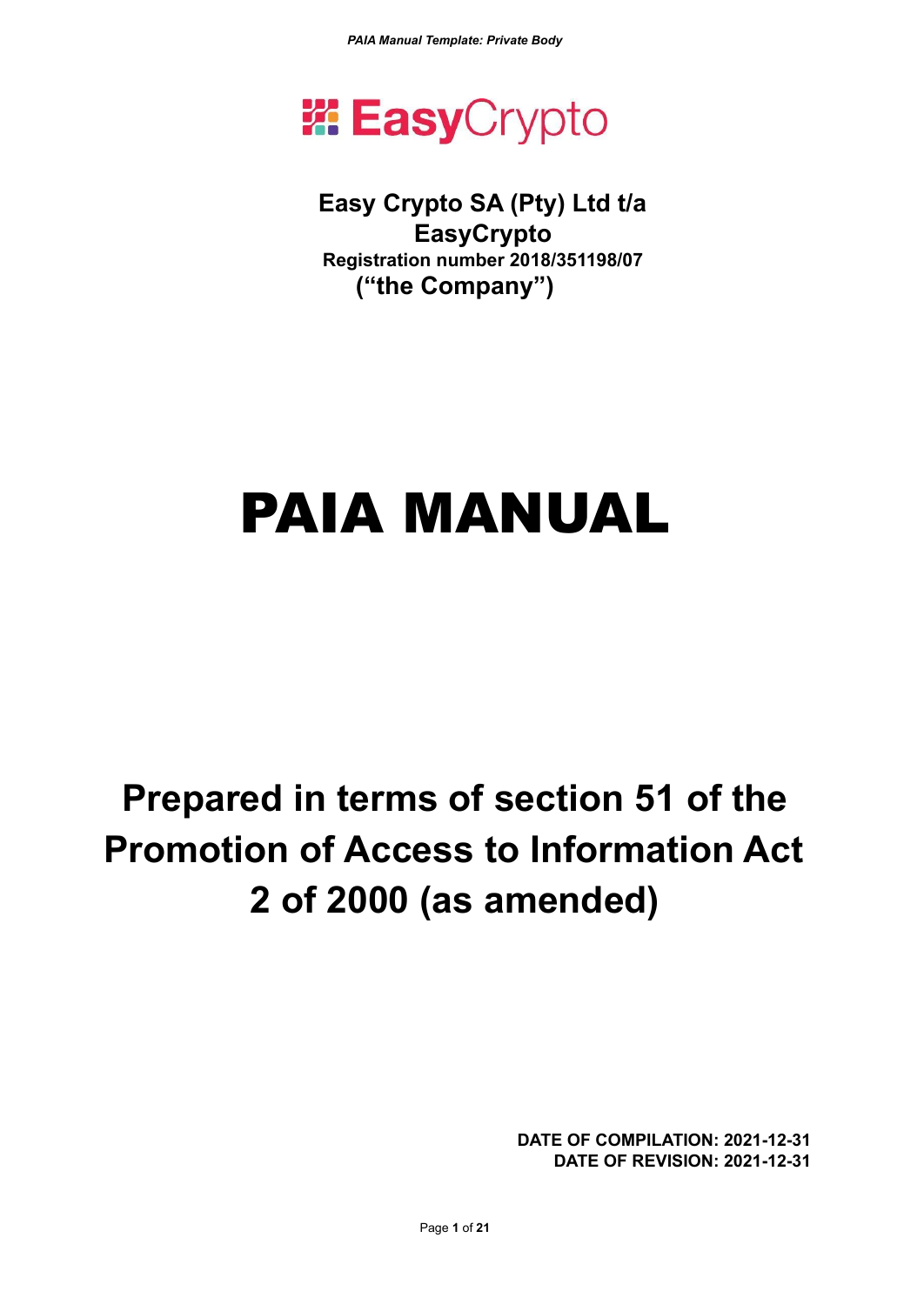## **TABLE OF CONTENTS**

| <b>Section number</b> | <b>Section details</b>                               |
|-----------------------|------------------------------------------------------|
| $\mathbf{1}$          | LIST OF ACRONYMS AND ABBREVIATIONS                   |
| $\overline{2}$        | PURPOSE OF PAIA MANUAL                               |
| 3                     | KEY CONTACT DETAILS FOR ACCESS TO INFORMATION OF THE |
|                       | EASY CRYPTO SA (PTY) LTD                             |
| 4                     | GUIDE ON HOW TO USE PAIA AND HOW TO OBTAIN ACCESS TO |
|                       | THE GUIDE                                            |
| 5                     | CATEGORIES OF RECORDS OF THE EASY CRYPTO SA (PTY)    |
|                       | LTD WHICH ARE AVAILABLE WITHOUT A PERSON HAVING TO   |
|                       | <b>REQUEST ACCESS</b>                                |
| 6                     | DESCRIPTION OF THE RECORDS OF EASY CRYPTO SA (PTY)   |
|                       | LTD WHICH ARE AVAILABLE IN ACCORDANCE WITH ANY OTHER |
|                       | <b>LEGISLATION</b>                                   |
| $\overline{7}$        | DESCRIPTION OF THE SUBJECTS ON WHICH THE BODY HOLDS  |
|                       | RECORDS AND CATEGORIES OF RECORDS HELD ON EACH       |
|                       | SUBJECT BY THE EASY CRYPTO SA (PTY) LTD              |
| 8                     | PROCESSING OF PERSONAL INFORMATION                   |
| 9                     | <b>AVAILABILITY OF THE MANUAL</b>                    |
| 10                    | <b>UPDATING OF THE MANUAL</b>                        |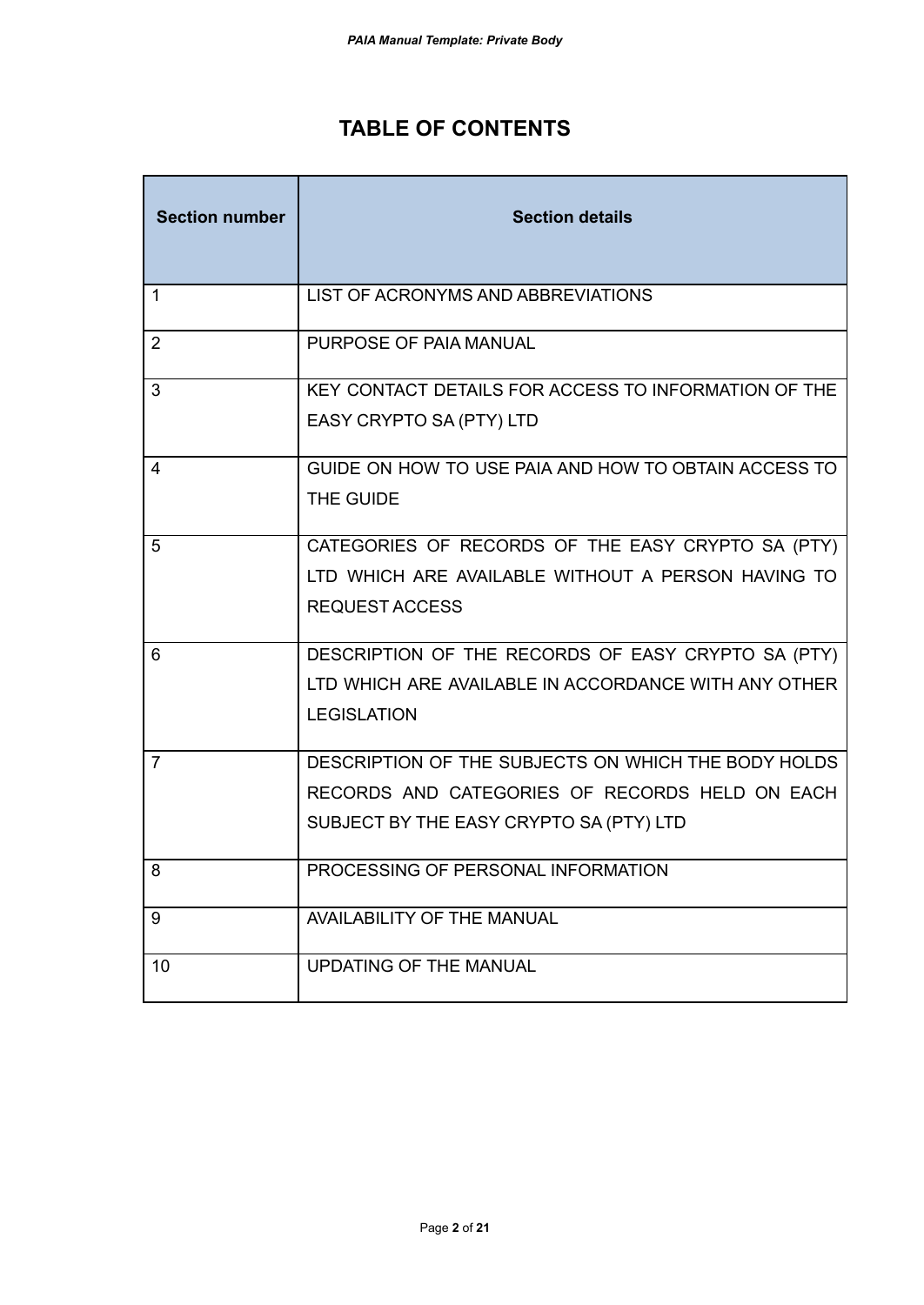#### **1. LIST OF ACRONYMS AND ABBREVIATIONS**

| 1.1 | "CEO"          | <b>Chief Executive Officer;</b>                                       |
|-----|----------------|-----------------------------------------------------------------------|
|     | 1.2 "DIO"      | Deputy Information Officer;                                           |
| 1.3 | "IO"           | Information Officer;                                                  |
|     | 1.4 "Minister" | Minister of Justice and Correctional Services;                        |
| 1.5 | "PAIA"         | Promotion of Access to Information Act No. 2 of 2000 (as<br>Amended); |
| 1.6 | "POPIA"        | Protection of Personal Information Act No.4 of 2013;                  |
| 1.7 | "Regulator"    | Information Regulator; and                                            |
| 1.8 | "Republic"     | Republic of South Africa.                                             |

#### **2. PURPOSE OF PAIA MANUAL**

This PAIA Manual is useful for the public to-

2.1 check the categories of records held by a body which are available without a person having to submit a formal PAIA request;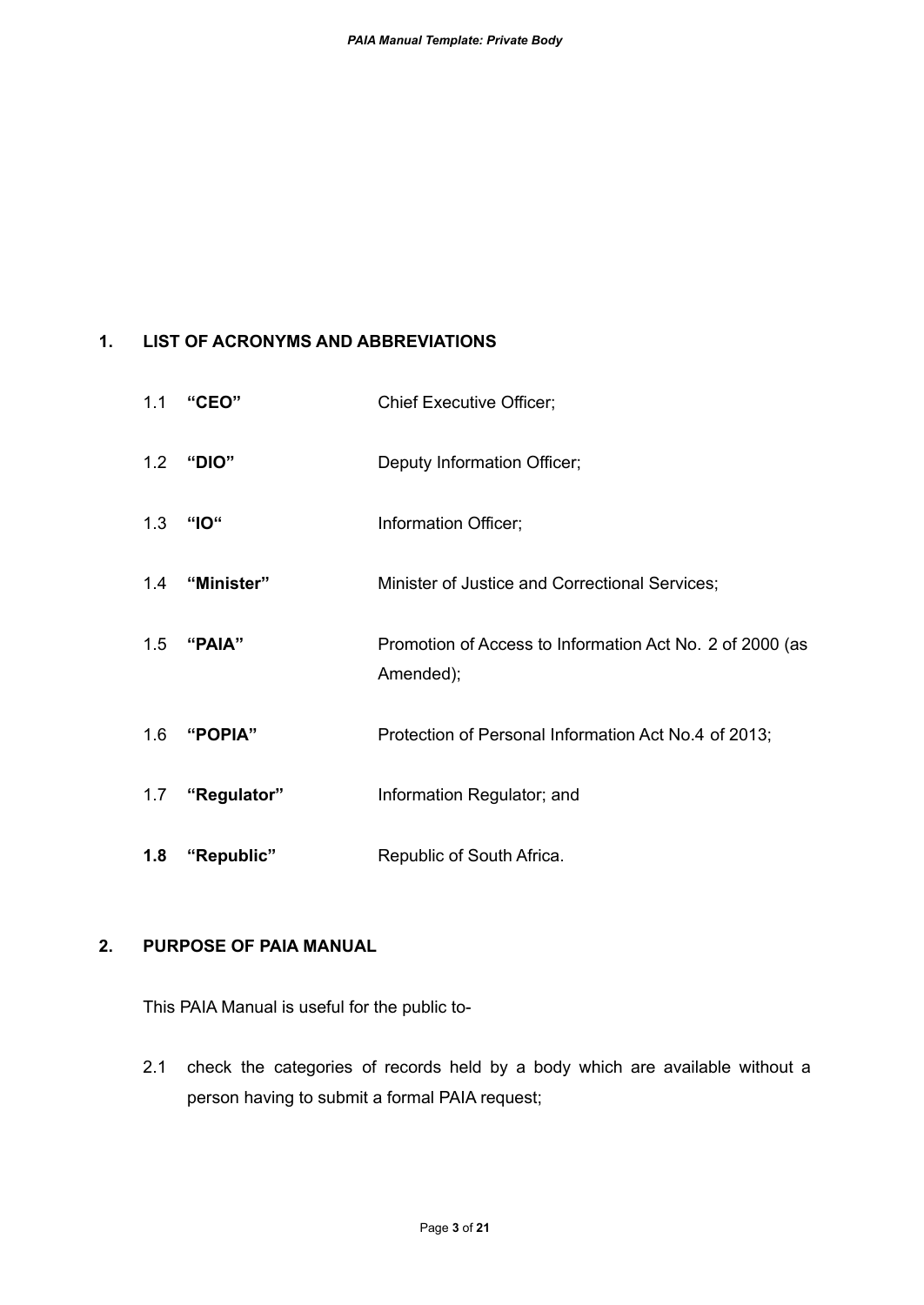- 2.2 have a sufficient understanding of how to make a request for access to a record of the body, by providing a description of the subjects on which the body holds records and the categories of records held on each subject;
- 2.3 know the description of the records of the body which are available in accordance with any other legislation;
- 2.4 access all the relevant contact details of the Information Officer and Deputy Information Officer who will assist the public with the records they intend to access;
- 2.5 know the description of the guide on how to use PAIA, as updated by the Regulator and how to obtain access to it;
- 2.6 know if the body will process personal information, the purpose of processing of personal information and the description of the categories of data subjects and of the information or categories of information relating thereto;
- 2.7 know the description of the categories of data subjects and of the information or categories of information relating thereto;
- 2.8 know the recipients or categories of recipients to whom the personal information may be supplied;
- 2.9 know if the body has planned to transfer or process personal information outside the Republic of South Africa and the recipients or categories of recipients to whom the personal information may be supplied; and
- 2.10 know whether the body has appropriate security measures to ensure the confidentiality, integrity and availability of the personal information which is to be processed.

## **3. KEY CONTACT DETAILS FOR ACCESS TO INFORMATION OF THE EASY CRYPTO SA (PTY) LTD**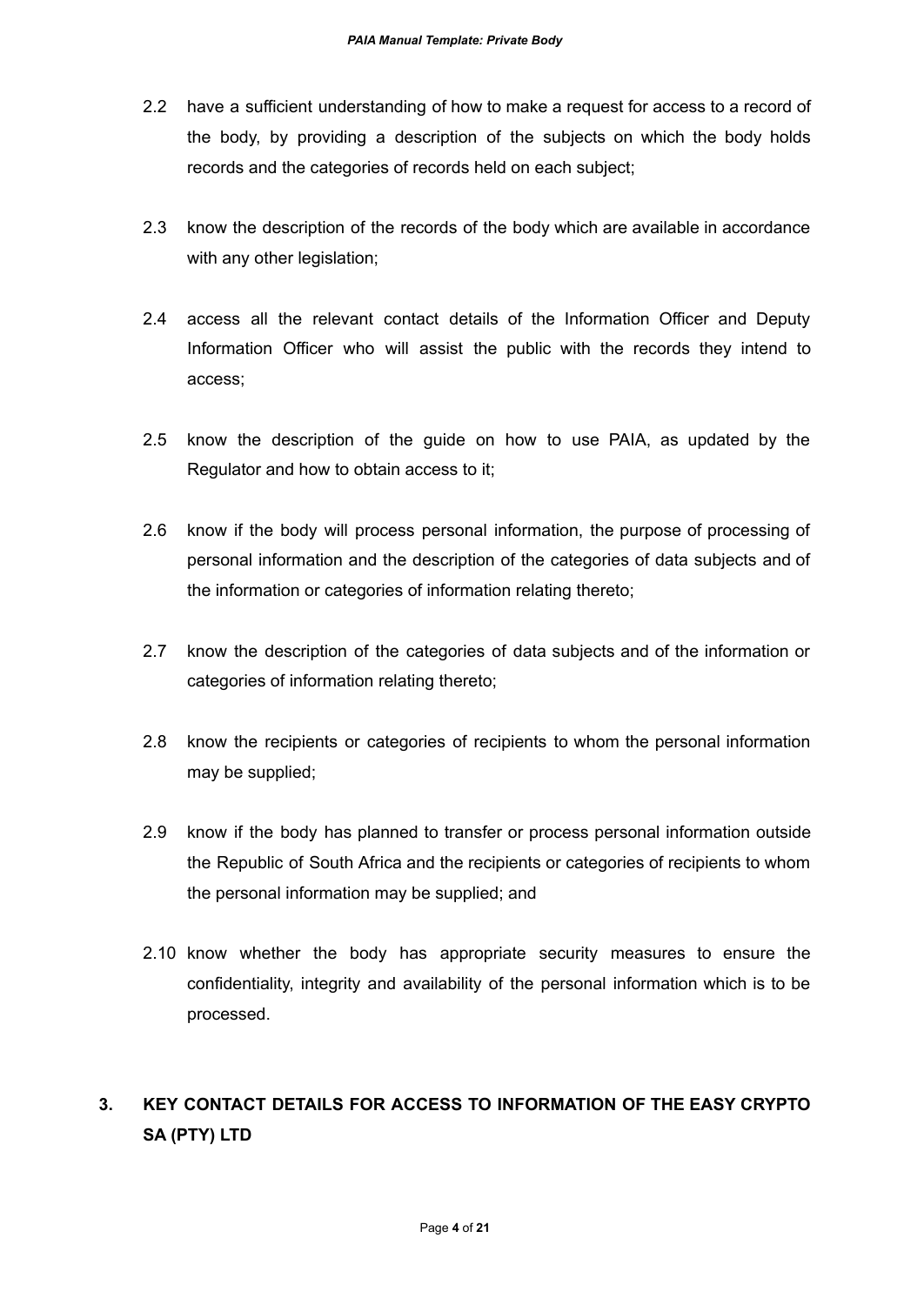#### 3.1. **Chief Information Officer**

| Name:       | Earle Loxton           |
|-------------|------------------------|
| Tel:        | +27 82 852 0503        |
| Email:      | earle@easycrypto.co.za |
| Fax number: | N/A                    |

#### *3.2.* **Deputy Information Officer**

| Name:       | Jonathan Marais           |
|-------------|---------------------------|
| Tel:        | $+27846500999$            |
| Email:      | jonathan@easycrypto.co.za |
| Fax Number: | N/A                       |

#### 3.3 Access to information general contacts

Email: support@easycrypto.co.za

#### 3.4 **National Head Office**

| Postal Address: | 6 Bird Street, Montegray Capital Building, Stellenbosch, |
|-----------------|----------------------------------------------------------|
|                 | South Africa, 7600                                       |

Physical Address: 6 Bird Street, Montegray Capital Building, Stellenbosch, South Africa, 7600

Telephone: +27 84 650 0999

Email: support@easycrypto.co.za

Website: https://www.easycrypto.co.za/

#### **4. GUIDE ON HOW TO USE PAIA AND HOW TO OBTAIN ACCESS TO THE GUIDE**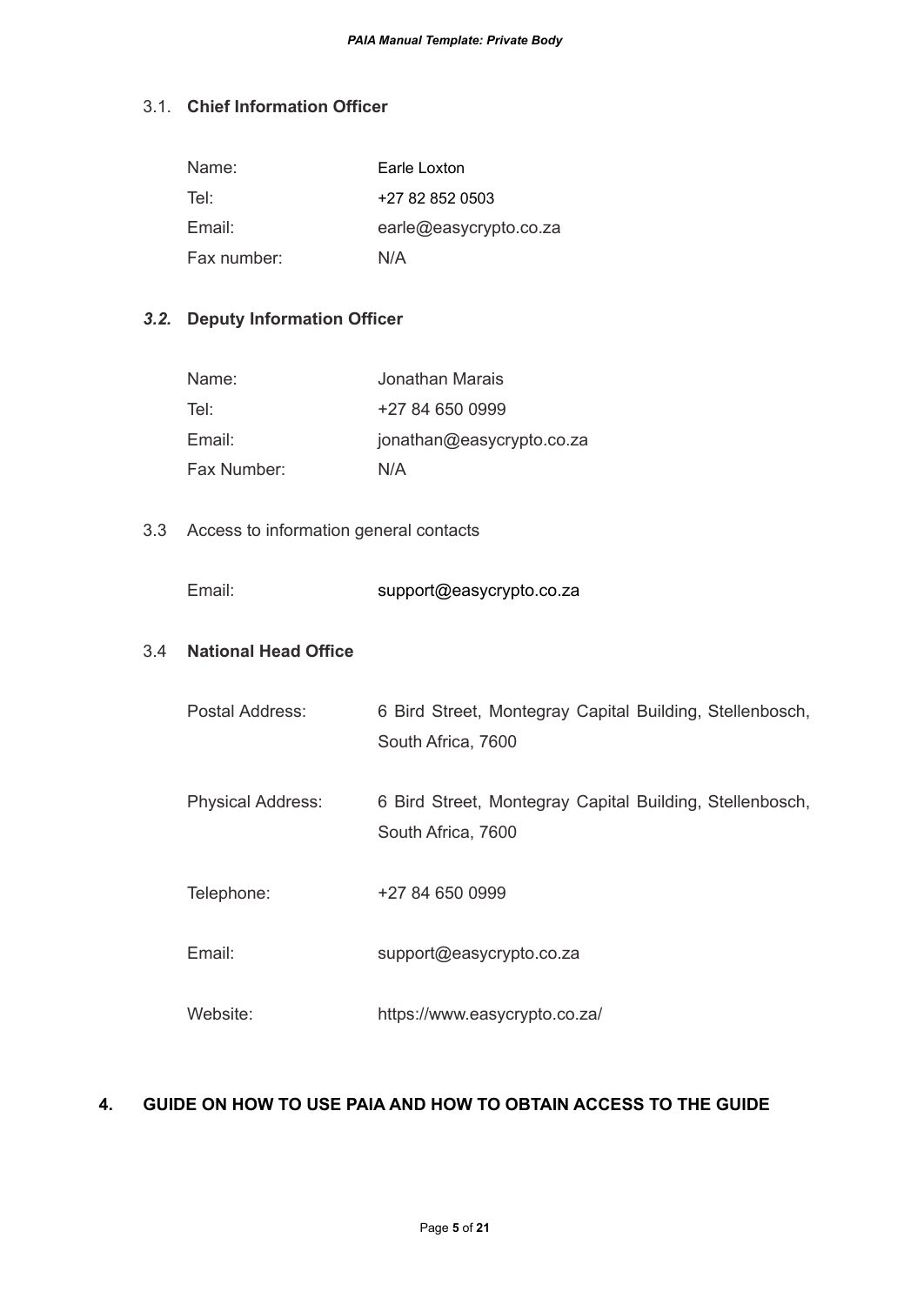- 4.1. The Regulator has, in terms of section 10(1) of PAIA, as amended, updated and made available the revised Guide on how to use PAIA ("Guide"), in an easily comprehensible form and manner, as may reasonably be required by a person who wishes to exercise any right contemplated in PAIA and POPIA.
- 4.2. The Guide is available in each of the official languages and in braille.
- 4.3. The aforesaid Guide contains the description of-
	- 4.3.1. the objects of PAIA and POPIA;
	- 4.3.2. the postal and street address, phone and fax number and, if available, electronic mail address of-
		- 4.3.2.1. the Information Officer of every public body, and
		- 4.3.2.2. every Deputy Information Officer of every public and private body designated in terms of section  $17(1)$  of PAIA<sup>1</sup> and section 56 of POPIA<sup>2</sup>;
	- 4.3.3. the manner and form of a request for-
		- 4.3.3.1. access to a record of a public body contemplated in section 11 $3$ ; and
		- 4.3.3.2. access to a record of a private body contemplated in section  $50<sup>4</sup>$ ;

Section 17(1) of PAIA- For the purposes of PAIA, each public body must, subject to legislation governing the employment of personnel of the public body concerned, designate such number of persons as deputy information officers as are necessary to *render the public body as accessible as reasonably possible for requesters of its records.*

<sup>&</sup>lt;sup>2</sup> Section 56(a) of POPIA- Each public and private body must make provision, in the manner prescribed in section 17 of the Promotion of Access to Information Act, with the necessary changes, for the designation of such a number of persons, if any, as deputy information officers as is necessary to perform the duties and responsibilities as set out in section 55(1) of POPIA.

 $3$  Section 11(1) of PAIA- A requester must be given access to a record of a public body if that requester complies with all the procedural requirements in PAIA relating to a request for access to that record; and access to that record is not refused in terms *of any ground for refusal contemplated in Chapter 4 of this Part.*

<sup>4</sup> *Section 50(1) of PAIA- A requester must be given access to any record of a private body if-*

*a) that record is required for the exercise or protection of any rights;*

b) that person complies with the procedural requirements in PAIA relating to a request for access to that record; and

c) access to that record is not refused in terms of any ground for refusal contemplated in Chapter 4 of this Part.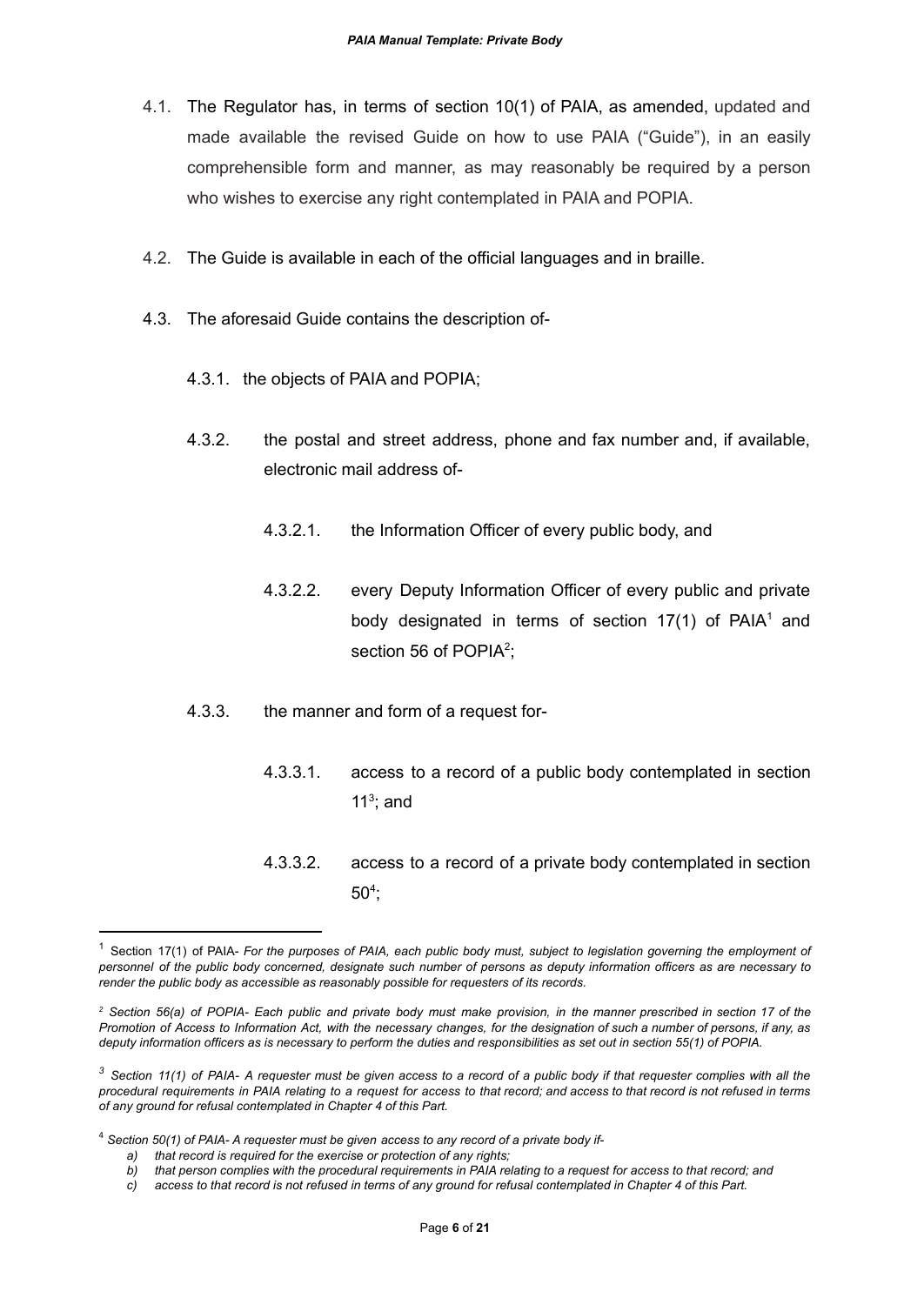- 4.3.4. the assistance available from the IO of a public body in terms of PAIA and POPIA;
- 4.3.5. the assistance available from the Regulator in terms of PAIA and POPIA;
- 4.3.6. all remedies in law available regarding an act or failure to act in respect of a right or duty conferred or imposed by PAIA and POPIA, including the manner of lodging-
	- 4.3.6.1. an internal appeal;
	- 4.3.6.2. a complaint to the Regulator; and
	- 4.3.6.3. an application with a court against a decision by the information officer of a public body, a decision on internal appeal or a decision by the Regulator or a decision of the head of a private body;
- 4.3.7. the provisions of sections  $14<sup>5</sup>$  and  $51<sup>6</sup>$  requiring a public body and private body, respectively, to compile a manual, and how to obtain access to a manual;
- 4.3.8. the provisions of sections 15<sup>7</sup> and 52<sup>8</sup> providing for the voluntary disclosure of categories of records by a public body and private body, respectively;

<sup>&</sup>lt;sup>5</sup> Section 14(1) of PAIA- The information officer of a public body must, in at least three official languages, make available a manual *containing information listed in paragraph 4 above.*

<sup>&</sup>lt;sup>6</sup> Section 51(1) of PAIA- The head of a private body must make available a manual containing the description of the information *listed in paragraph 4 above.*

<sup>7</sup> Section 15(1) of PAIA- The information officer of a public body, must make available in the prescribed manner a description of the categories of records of the public body that are automatically available without a person having to request access

<sup>&</sup>lt;sup>8</sup> Section 52(1) of PAIA- The head of a private body may, on a voluntary basis, make available in the prescribed manner a description of the categories of records of the private body that are automatically available without a person having to request *access*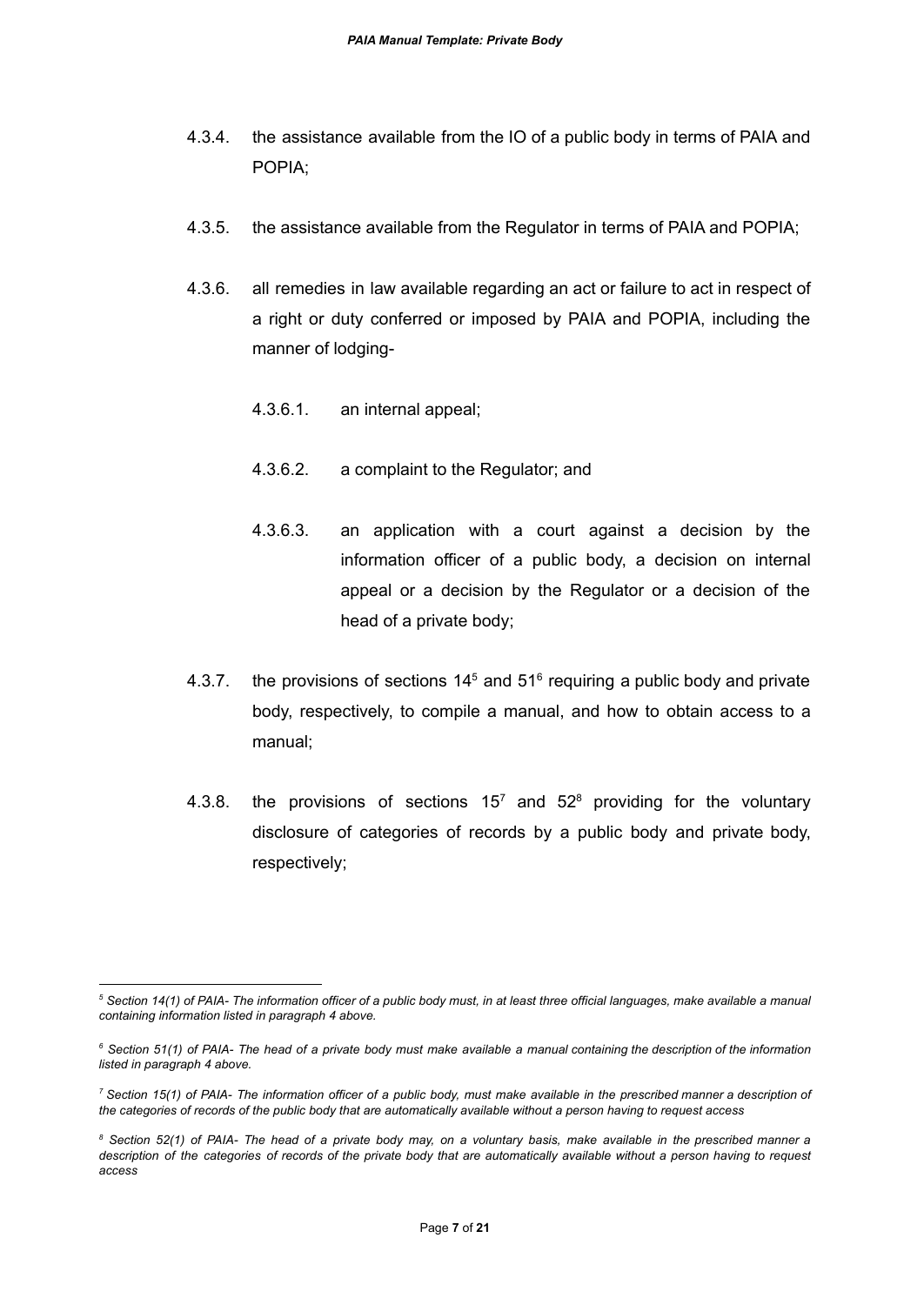- 4.3.9. the notices issued in terms of sections  $22<sup>9</sup>$  and  $54<sup>10</sup>$  regarding fees to be paid in relation to requests for access; and
- 4.3.10. the regulations made in terms of section  $92<sup>11</sup>$ .
- 4.4. Members of the public can inspect or make copies of the Guide from the offices of the public and private bodies, including the office of the Regulator, during normal working hours.
- 4.5. The Guide can also be obtained-
	- 4.5.1. upon request to the Information Officer;
	- 4.5.2. from the website of the Regulator [\(https://www.justice.gov.za/inforeg/](https://www.justice.gov.za/inforeg/)).
- 4.6 A copy of the Guide is also available in the following two official languages, for public inspection during normal office hours-
	- 4.6.1 English and Afrikaans

## **5. CATEGORIES OF RECORDS OF THE EASY CRYPTO SA (PTY) LTD WHICH ARE AVAILABLE WITHOUT A PERSON HAVING TO REQUEST ACCESS**

5.1. The records reflected in the table below are available without a person having to formally request access.

<sup>&</sup>lt;sup>9</sup> Section 22(1) of PAIA- The information officer of a public body to whom a request for access is made, must by notice require the *requester to pay the prescribed request fee (if any), before further processing the request.*

 $10$  Section 54(1) of PAIA- The head of a private body to whom a request for access is made must by notice require the requester to *pay the prescribed request fee (if any), before further processing the request.*

 $11$  Section 92(1) of PAIA provides that  $-$  The Minister may, by notice in the Gazette, make regulations regarding-

*<sup>(</sup>a) any matter which is required or permitted by this Act to be prescribed;*

*<sup>(</sup>b) any matter relating to the fees contemplated in sections 22 and 54;*

*<sup>(</sup>c) any notice required by this Act;*

<sup>(</sup>d) uniform criteria to be applied by the information officer of a public body when deciding which categories of records are to *be made available in terms of section 15; and*

*<sup>(</sup>e) any administrative or procedural matter necessary to give effect to the provisions of this Act."*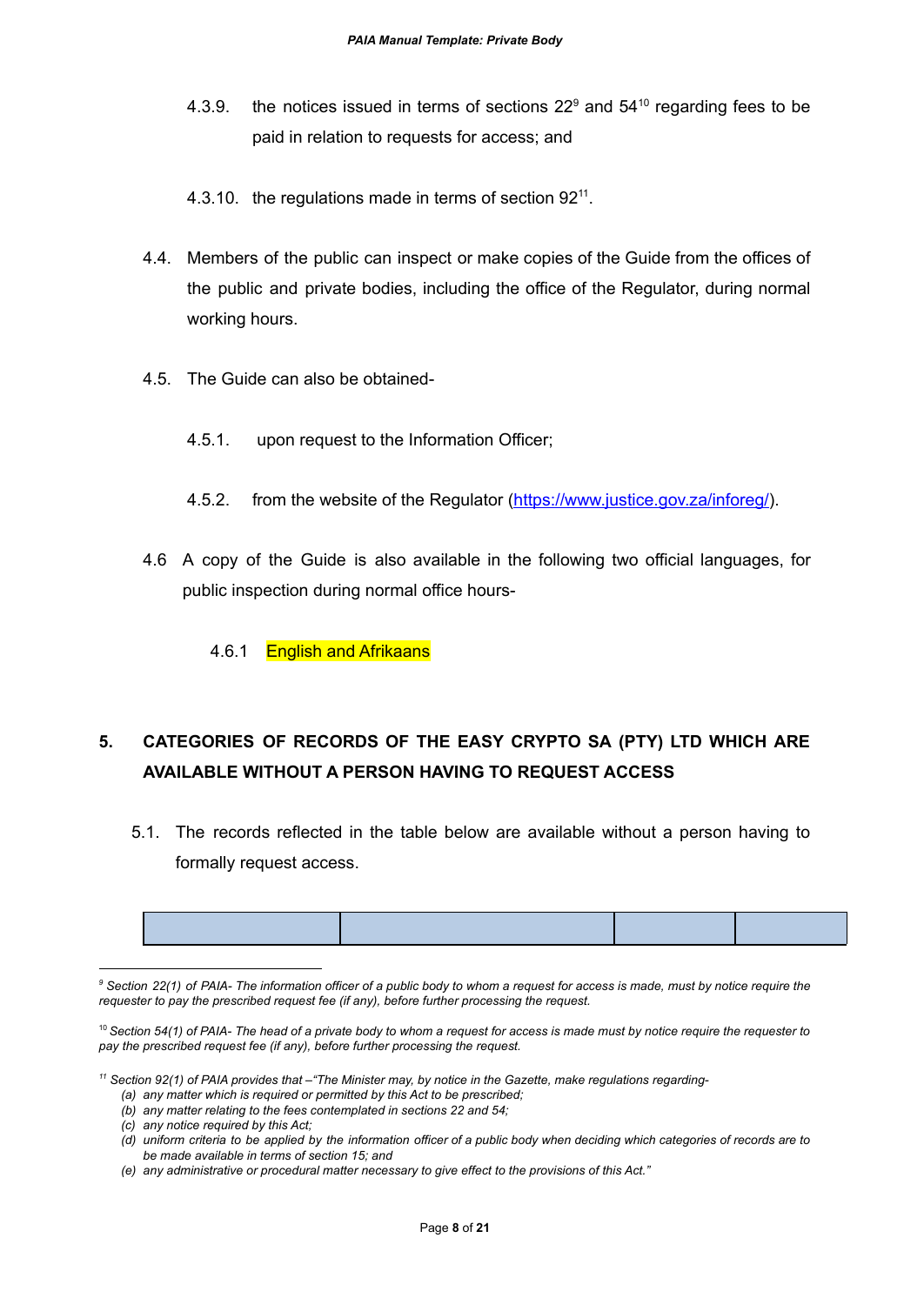| <b>Category of records</b> | <b>Types of the Record</b>       | Available<br>on<br>Website | Available<br>upon |
|----------------------------|----------------------------------|----------------------------|-------------------|
|                            |                                  |                            | request           |
| Company information        | Complaints policy and procedure  | $\mathsf{X}$               | $\sf X$           |
|                            | Conflicts of interest policy and |                            |                   |
|                            | register                         |                            |                   |
|                            | <b>PAIA Manual</b>               |                            |                   |
|                            | Privacy notice/statement         |                            |                   |
|                            | Terms and conditions             |                            |                   |
| Company information        | Other policies                   |                            | $\sf X$           |
| Publications               | Advertising                      | $\mathsf{X}$               | $\sf X$           |
|                            | Information documents            |                            |                   |
|                            | Marketing material               |                            |                   |
|                            | <b>Newsletters</b>               |                            |                   |
|                            | Presentations                    |                            |                   |
|                            | Press releases                   |                            |                   |
|                            | Social media                     |                            |                   |
|                            | <b>Videos</b>                    |                            |                   |
|                            | Websites and content             |                            |                   |

## **6. DESCRIPTION OF THE RECORDS OF EASY CRYPTO SA (PTY) LTD WHICH ARE AVAILABLE IN ACCORDANCE WITH ANY OTHER LEGISLATION**

6.1. The records reflected in the table below are available, in accordance with legislation.

| <b>Category of Records</b> |            |         | <b>Applicable Legislation</b>                           |
|----------------------------|------------|---------|---------------------------------------------------------|
| Company information        |            |         | Companies Act 71 of 2008                                |
| Collective<br>information  | investment | schemes | Collective Investment Schemes Control Act 45<br>of 2002 |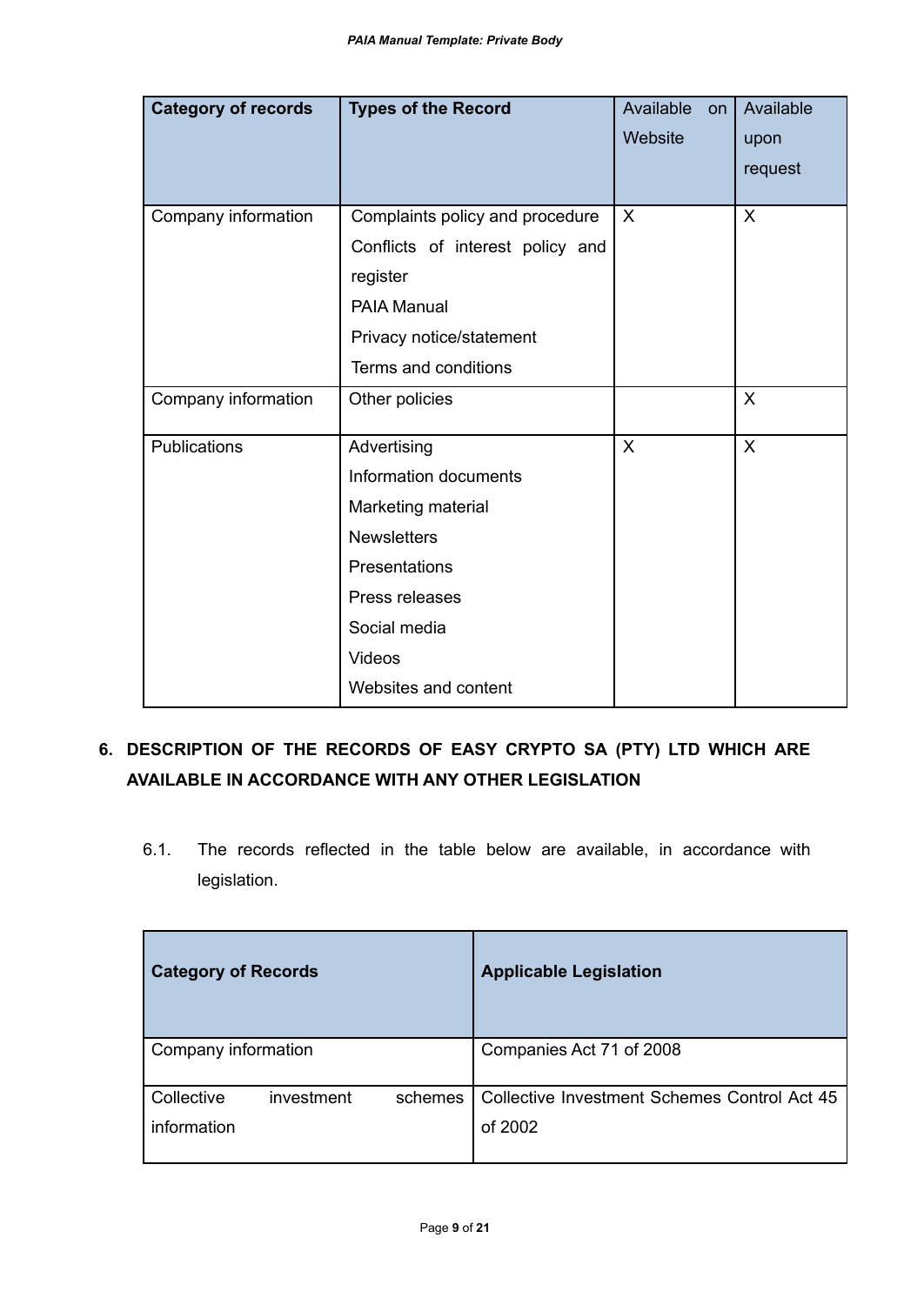| Communications information              | Electronic Communications Act 36 of 2005               |  |
|-----------------------------------------|--------------------------------------------------------|--|
| Information security and privacy policy | Electronic Communications and Transactions             |  |
| Privacy notice/statement                | Act 25 of 2002                                         |  |
|                                         | Regulation of Interception of Communications           |  |
|                                         | Provision<br>Communication-related<br><b>of</b><br>and |  |
|                                         | Information Act 70 of 2002                             |  |
| <b>Competition information</b>          | Competition Act 89 of 1998                             |  |
| Copyright information                   | Copyright Act 98 of 1978                               |  |
| Credit information                      | Credit Rating Services Act 24 of 2012                  |  |
|                                         | National Credit Act 34 of 2005                         |  |
| <b>Employment information</b>           | Basic Conditions of Employment Act 75 of               |  |
|                                         | 1997                                                   |  |
|                                         | Broad-Based Black Economic Empowerment                 |  |
|                                         | Act 53 of 2003                                         |  |
|                                         | Compensation for Occupational Injuries and             |  |
|                                         | Diseases Act 130 of 1993                               |  |
|                                         | Employment Equity Act 55 of 1998                       |  |
|                                         | Labour Relations Act 66 of 1995                        |  |
|                                         | Skills Development Act 97 of 1998                      |  |
|                                         | Unemployment Insurance Act 63 of 2001                  |  |
| Exchange control information            | Currency and Exchanges Act 9 of 1933                   |  |
| Financial crime information             | Financial Intelligence Centre Act 38 of 2001           |  |
|                                         | Prevention and Combating of Corrupt Activities         |  |
|                                         | Act 12 of 2004                                         |  |
|                                         | Prevention of Organised Crime Act 121 of               |  |
|                                         | 1998                                                   |  |
|                                         | Protection of Constitutional Democracy against         |  |
|                                         | Terrorist and Related Activities Act 33 of 2004        |  |
| PAIA Manual                             | Promotion of Access to Information Act 2 of            |  |
| Information security information        | 2000                                                   |  |
|                                         | Protected Disclosures Act 26 of 2000                   |  |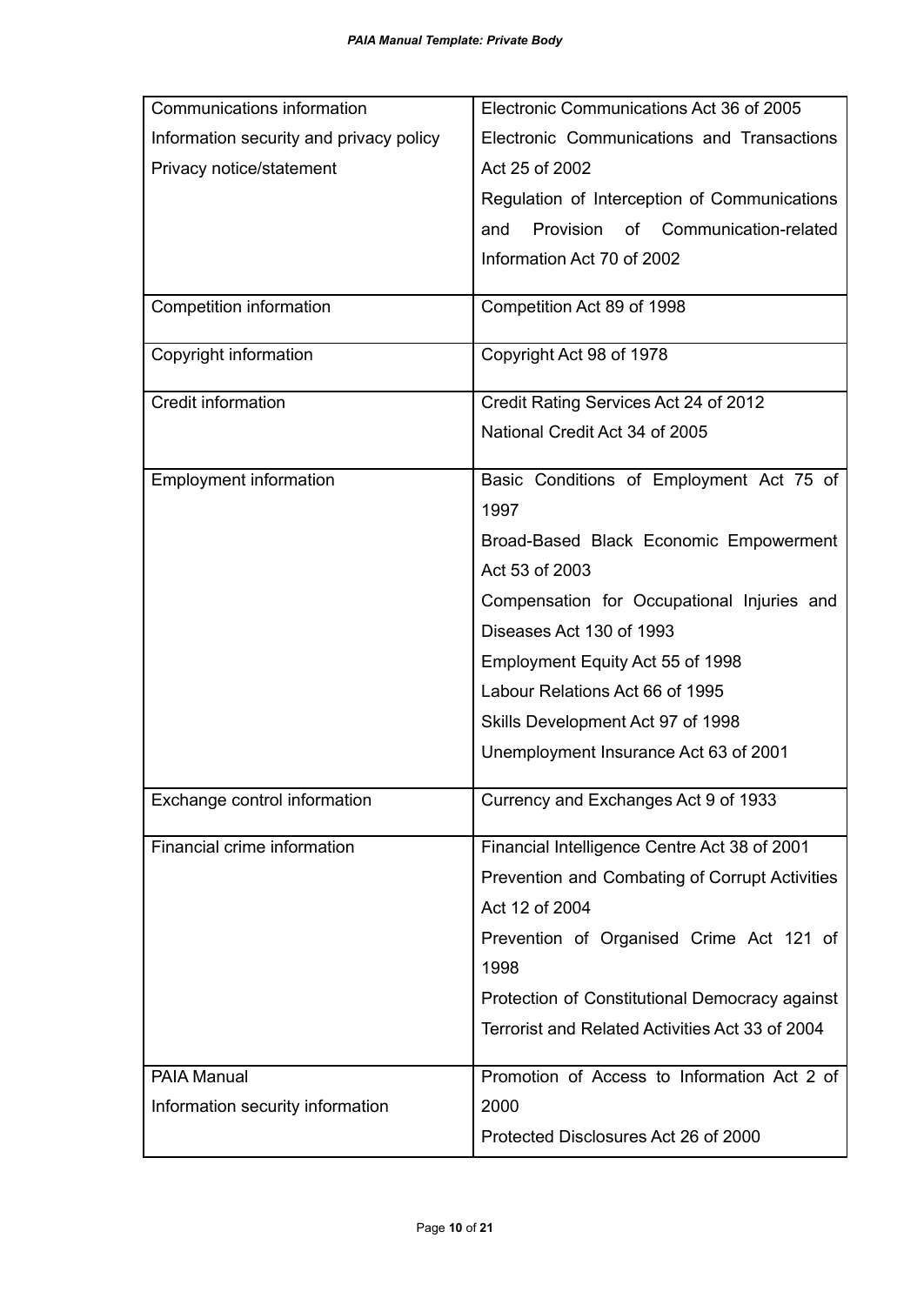|                                                          | Protection of Personal Information Act 4 of                                                                                                                                                                                                                                              |
|----------------------------------------------------------|------------------------------------------------------------------------------------------------------------------------------------------------------------------------------------------------------------------------------------------------------------------------------------------|
|                                                          | 2013                                                                                                                                                                                                                                                                                     |
|                                                          |                                                                                                                                                                                                                                                                                          |
| Complaints<br>policy<br>management<br>and                | Financial Advisory and Intermediary Services                                                                                                                                                                                                                                             |
| procedure                                                | Act 37 of 2002                                                                                                                                                                                                                                                                           |
| Financial services provider information                  |                                                                                                                                                                                                                                                                                          |
|                                                          |                                                                                                                                                                                                                                                                                          |
|                                                          |                                                                                                                                                                                                                                                                                          |
|                                                          |                                                                                                                                                                                                                                                                                          |
| Financial markets information                            | Financial Markets Act 19 of 2012                                                                                                                                                                                                                                                         |
| Health information                                       | Council for Medical Schemes Levies Act 58 of                                                                                                                                                                                                                                             |
|                                                          | 2000                                                                                                                                                                                                                                                                                     |
|                                                          | Medical Schemes Act 131 of 1998                                                                                                                                                                                                                                                          |
|                                                          | Occupational Health and Safety Act 85 of 1993                                                                                                                                                                                                                                            |
|                                                          | Tobacco Products Control Act 83 of 1993                                                                                                                                                                                                                                                  |
| Insurance information                                    | Insurance Act 18 of 2017                                                                                                                                                                                                                                                                 |
|                                                          | Long-Term Insurance Act 52 of 1998                                                                                                                                                                                                                                                       |
|                                                          | Short-Term Insurance Act 53 of 1998                                                                                                                                                                                                                                                      |
| Legal information                                        |                                                                                                                                                                                                                                                                                          |
|                                                          | Justices of the Peace and Commissioner of                                                                                                                                                                                                                                                |
|                                                          | Oaths Act 16 of 1963                                                                                                                                                                                                                                                                     |
|                                                          | Legal Practice Act 28 of 2014                                                                                                                                                                                                                                                            |
|                                                          | Promotion of Administrative Justice Act 3 of                                                                                                                                                                                                                                             |
|                                                          | 2000                                                                                                                                                                                                                                                                                     |
|                                                          | Small Claims Courts Act 61 of 1984                                                                                                                                                                                                                                                       |
|                                                          |                                                                                                                                                                                                                                                                                          |
|                                                          | Childrens Act 38 of 2005                                                                                                                                                                                                                                                                 |
|                                                          | Civil Union Act 17 of 2006                                                                                                                                                                                                                                                               |
|                                                          | Consumer Protection Act 68 of 2008                                                                                                                                                                                                                                                       |
|                                                          |                                                                                                                                                                                                                                                                                          |
|                                                          |                                                                                                                                                                                                                                                                                          |
|                                                          | Maintenance Act 99 of 1998                                                                                                                                                                                                                                                               |
|                                                          |                                                                                                                                                                                                                                                                                          |
| Financial institutions information<br>People information | Financial Institutions (Protection of Funds) Act<br>28 of 2001<br>Financial Sector Regulation Act 9 of 2017<br>Interpretation Act 33 of 1957<br>Births and Deaths Registration Act 51 of 1992<br>Constitution of the Republic of South Africa (as<br>amended)<br>Marriage Act 99 of 1998 |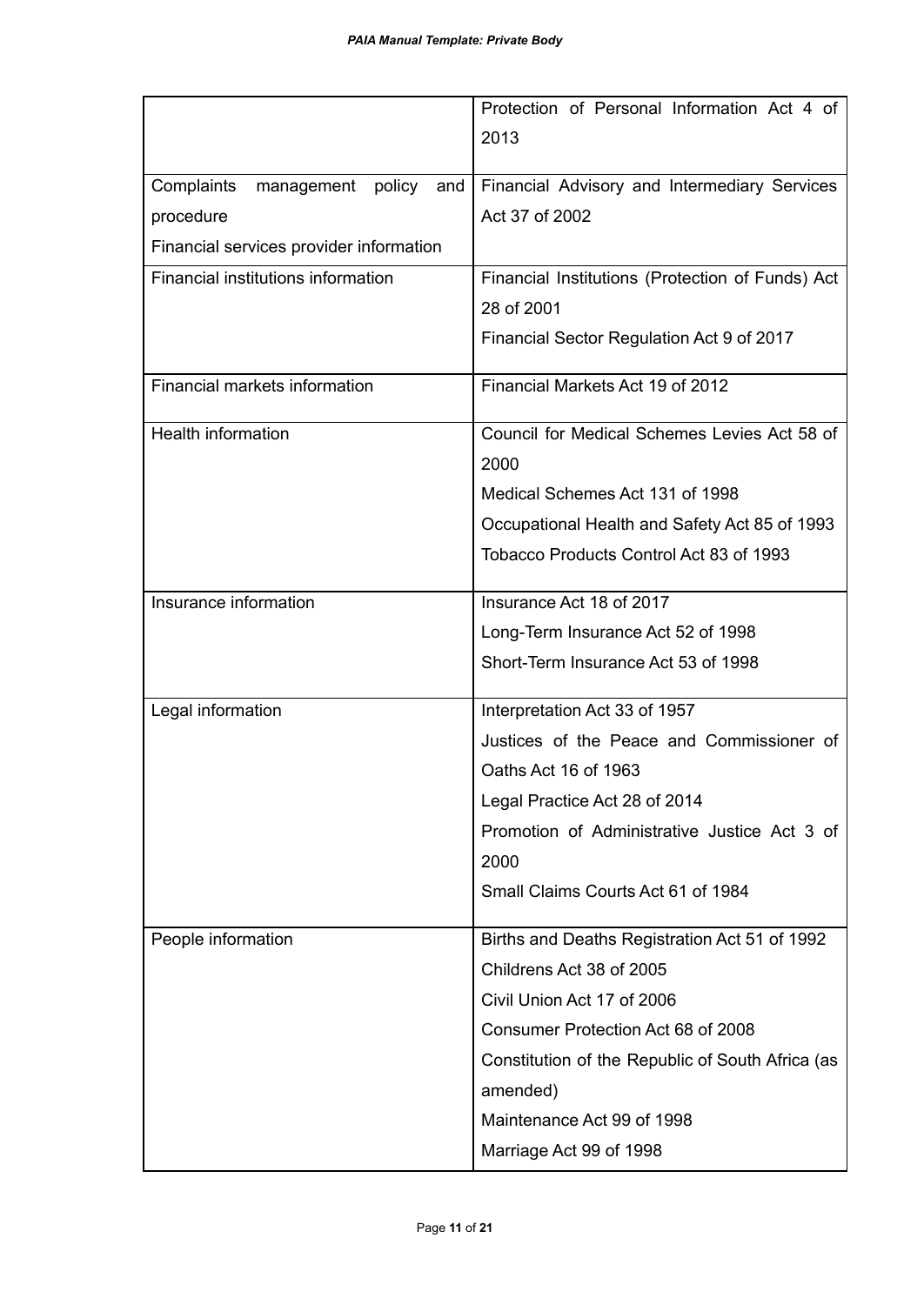|                             | Promotion of Equality and Prevention of Unfair       |
|-----------------------------|------------------------------------------------------|
|                             | Discrimination Act 4 of 2000                         |
|                             |                                                      |
| Retirement fund information | Friendly Societies Act 25 of 1956                    |
|                             | Government Employees Pension Law (1996)              |
|                             | Pension Funds Act 24 of 1956                         |
| Tax information             | Employment Tax Incentive Act 26 of 2013              |
|                             | Income Tax Act 58 of 1962                            |
|                             | Organisation for Economic Co-operation and           |
|                             | Development (OECD) Common Reporting                  |
|                             | Standard for automatic exchange of financial         |
|                             | account information (CRS)                            |
|                             | Securities Transfer Tax Act 25 of 2007               |
|                             | Securities Transfer Tax Administration Act 26        |
|                             | of 2007                                              |
|                             | Skills Development Levies Act 9 of 1999              |
|                             | Tax Administration Act 28 of 2011                    |
|                             | Tax on Retirement Funds Act 38 of 1996               |
|                             | Unemployment Insurance Contributions Act 4           |
|                             | of 2002                                              |
|                             | United<br><b>States</b><br>Foreign<br>Account<br>Tax |
|                             | Compliance Act (FATCA)                               |
|                             | Value Added Tax Act 89 of 1991                       |
| Trust property information  | Trust Property Control Act 57 of 1988                |
|                             |                                                      |

## **7. DESCRIPTION OF THE SUBJECTS ON WHICH THE BODY HOLDS RECORDS AND CATEGORIES OF RECORDS HELD ON EACH SUBJECT BY THE EASY CRYPTO SA (PTY) LTD**

7.1. The records reflected in the table below may be formally requested, in terms of the PAIA, but parts, or the whole, of the record may be subject to the grounds for refusal of access to records. **Refer to the Guide on how to use the PAIA.**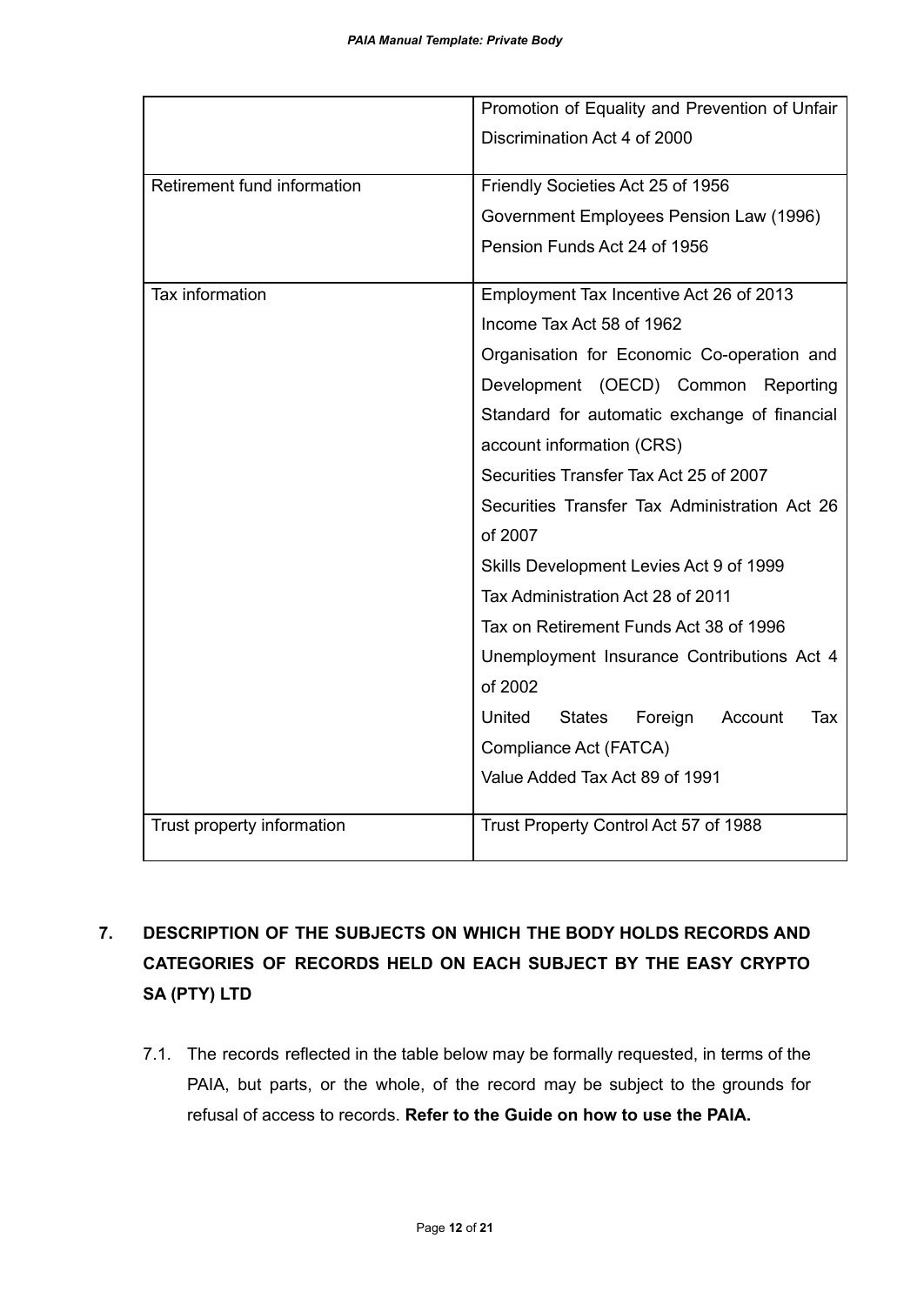- 7.2. The Company reserves the right to refuse access to records if the processing of the record will substantially, and unreasonably, result in a diversion of its resources.
- 7.3. The Company reserves the right to refuse access to records that relate to the mandatory protection of:
	- 7.3.1. privacy of a third party, who is a natural person, which would involve the unreasonable disclosure of personal information of that natural person
	- 7.3.2. commercial information of a third party, if the record contains trade secrets of the third party; financial, commercial, or technical, information, which disclosure may cause harm to the financial, or commercial, interests of the third party; and information disclosed in confidence by a third party to the Company, if the disclosure may place the third party at a disadvantage
	- 7.3.3. confidential information of a third party, if it is protected in terms of an agreement, or legislation
	- 7.3.4. safety of natural persons, and the protection of property
	- 7.3.5. records that are regarded as privileged, in legal proceedings
	- 7.3.6. records that are personal information, in terms of the POPIA
	- 7.3.7. commercial activities of the Company, including, but not limited to, trade secrets, financial, commercial, or technical, information, and software platforms, or programmes, exclusively developed for the Company.
- 7.4. The Company will refuse access if the requests are frivolous and/or vexatious.
- 7.5. The IO, or DIO, may grant access to a record if disclosing the record would reveal evidence of a material contravention of, or failure to comply with, any law, and the public interest in disclosing the record outweighs the harm contemplated in the relevant grounds for refusal of access to records.

| Subjects on which the<br>body holds records | <b>Categories of records</b> |  |
|---------------------------------------------|------------------------------|--|
| Company records                             | Incorporation documents      |  |
|                                             | Memorandum of incorporation  |  |
|                                             | <b>Minutes</b>               |  |
|                                             | <b>Resolutions</b>           |  |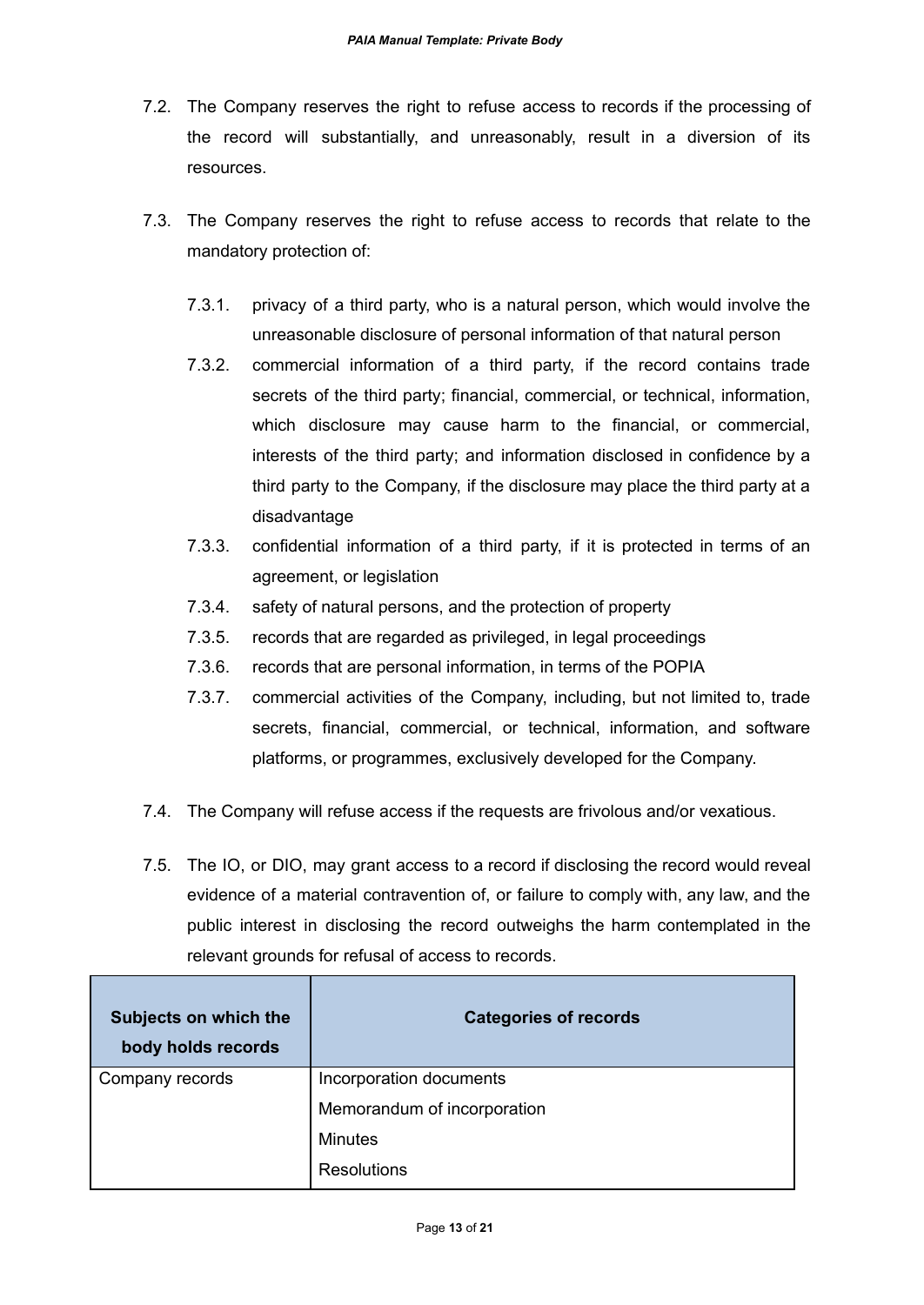|                              | Registers of directors and officers                      |  |  |
|------------------------------|----------------------------------------------------------|--|--|
|                              | Share registers and other statutory registers            |  |  |
|                              | Statutory returns to relevant authorities                |  |  |
|                              | Other statutory obligations                              |  |  |
|                              | Policies and procedures                                  |  |  |
|                              | Records relating to appointment of directors, auditors,  |  |  |
|                              | company secretary, public officer, and other officers    |  |  |
| Accounting<br>finance<br>and | Accounting (including books of account)                  |  |  |
| records                      | Administration                                           |  |  |
|                              | Annual financial statements                              |  |  |
|                              | Asset registers                                          |  |  |
|                              | Audit reports                                            |  |  |
|                              | Banking                                                  |  |  |
|                              | <b>Budgets</b>                                           |  |  |
|                              | Intellectual property                                    |  |  |
|                              | Invoices and credit notes                                |  |  |
|                              | Lease agreements                                         |  |  |
|                              | Rental agreements                                        |  |  |
|                              | Sale agreements                                          |  |  |
|                              | Supporting schedules, and documents, to books of account |  |  |
| Tax records                  | Dividends withholding tax                                |  |  |
|                              | Income tax                                               |  |  |
|                              | Pay As You Earn (PAYE)                                   |  |  |
|                              | <b>Skills Development Levies (SDL)</b>                   |  |  |
|                              | Unemployment Insurance Fund (UIF) levies                 |  |  |
|                              | Workmen's compensation                                   |  |  |
|                              | Value Added Tax (VAT)                                    |  |  |
| Legal records                | Documents relating to litigation and/or arbitration      |  |  |
|                              | General agreements and contracts                         |  |  |
|                              | Licenses, permits, and authorisations                    |  |  |
|                              | Regulator correspondence                                 |  |  |
| Insurance records            | Claims                                                   |  |  |
|                              | Details of insurance cover, limits, and insurers         |  |  |
|                              | Insurance policies                                       |  |  |
| Employee records             | Arbitration awards                                       |  |  |
|                              | Attendance registers                                     |  |  |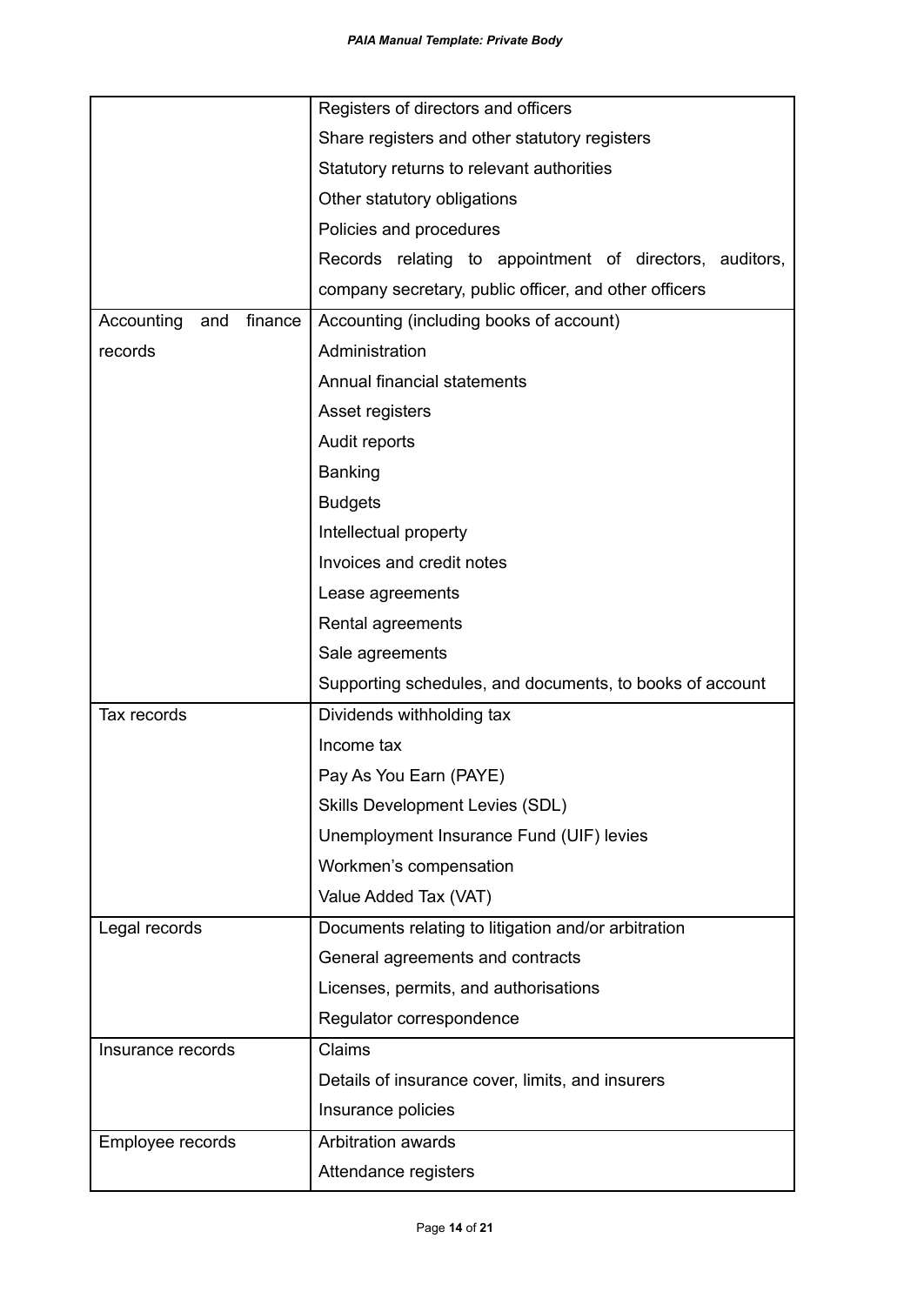|                | Casual employees                                             |  |  |
|----------------|--------------------------------------------------------------|--|--|
|                | <b>CCMA</b> proceedings                                      |  |  |
|                | Code of conduct                                              |  |  |
|                | Income tax (PAYE/SDL/UIF) submissions for employees          |  |  |
|                | Confidentiality agreements                                   |  |  |
|                | Disciplinary proceedings and internal evaluations            |  |  |
|                | Employee personal details                                    |  |  |
|                | Employment conditions and policies                           |  |  |
|                | <b>Employment contracts</b>                                  |  |  |
|                | Employment equity plan                                       |  |  |
|                | Internal correspondence                                      |  |  |
|                | Internal policies, and procedures                            |  |  |
|                | Leave                                                        |  |  |
|                | Operating manuals                                            |  |  |
|                | Other agreements/contracts                                   |  |  |
|                | Other interventions                                          |  |  |
|                | Medical aid                                                  |  |  |
|                | Documents provided by employees                              |  |  |
|                | Strikes, lockouts, or protest, action                        |  |  |
|                | Remuneration and benefits                                    |  |  |
|                | Restraint of trade agreements                                |  |  |
|                | <b>Retirement funds</b>                                      |  |  |
|                | Service                                                      |  |  |
|                | Share option schemes registers                               |  |  |
|                | Share option schemes rules                                   |  |  |
|                | Share purchase scheme register                               |  |  |
|                | Share purchase scheme rules                                  |  |  |
|                | Training schedules and material                              |  |  |
|                | Verification reports (credit, criminal, employment,<br>FAIS, |  |  |
|                | identity, qualification)                                     |  |  |
| Client records | Client agreements/contracts and forms                        |  |  |
|                | Complaints and/or queries                                    |  |  |
|                | Client documents, and information                            |  |  |
|                | Proposals                                                    |  |  |
|                | Transactions and supporting information                      |  |  |
|                | Verification reports                                         |  |  |
|                |                                                              |  |  |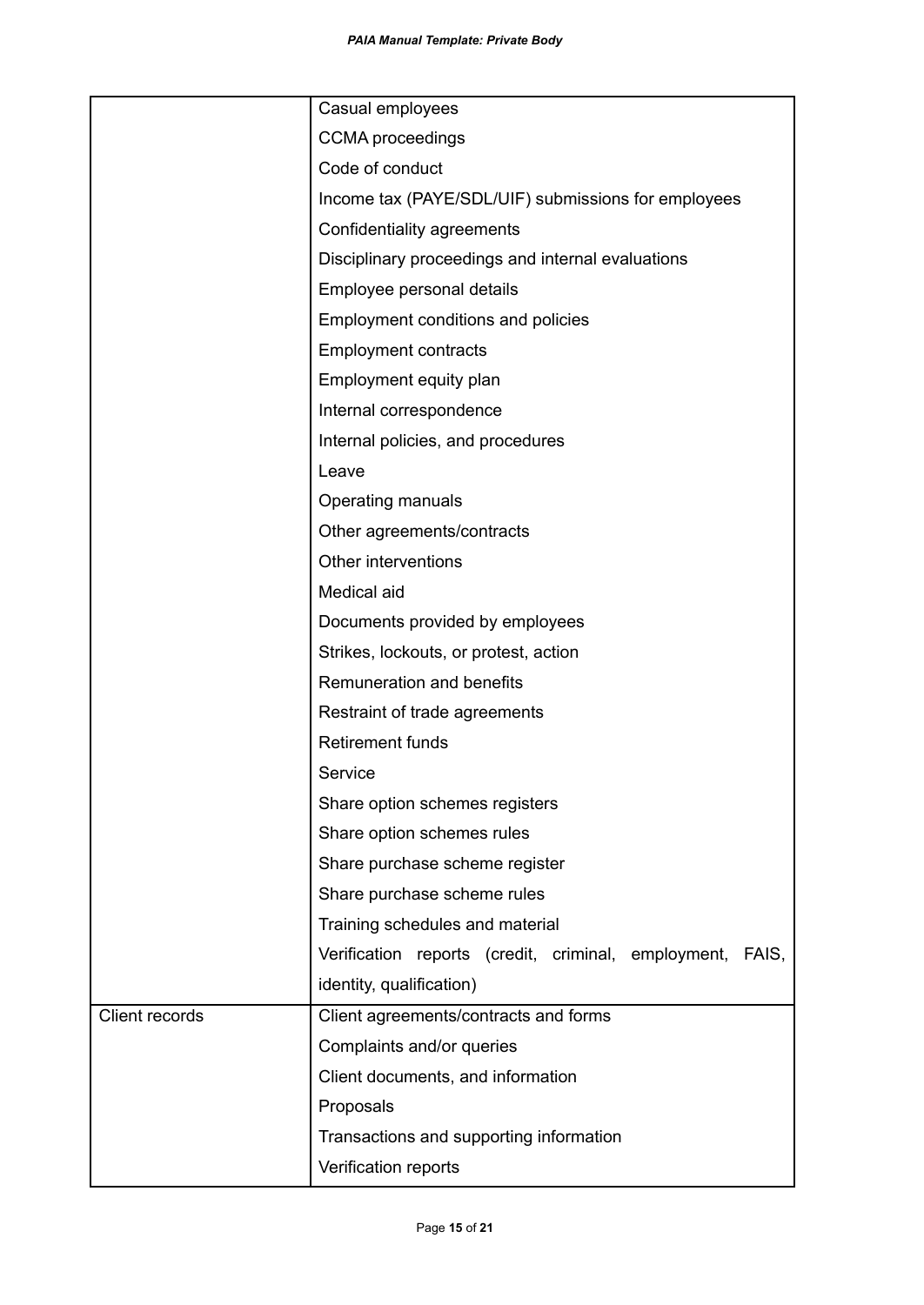| Service supplier and third | Code of conduct                                           |  |
|----------------------------|-----------------------------------------------------------|--|
| party records              | Conflicts of interest                                     |  |
|                            | Requests for information                                  |  |
|                            | Service supplier and/or third party agreements/contracts  |  |
|                            | (including service level agreements)                      |  |
|                            | <b>Tenders</b>                                            |  |
|                            | Terms and conditions for dealing with suppliers           |  |
|                            | Transactions and supporting information                   |  |
| Information technology     | Asset issuing and custodian information                   |  |
|                            | Back-ups                                                  |  |
|                            | Disaster recovery testing                                 |  |
|                            | Incidents and service requests                            |  |
|                            | Information and communication technologies (ICT) policies |  |
|                            | and procedures                                            |  |
|                            | Network maintenance                                       |  |
|                            | Operations reports                                        |  |
|                            | Service level agreements                                  |  |
|                            | System event logs                                         |  |
|                            | System performance logs                                   |  |
|                            | System maintenance checklists                             |  |
|                            | System development lifecycle documents                    |  |
| Publications               | Advertising                                               |  |
|                            | Information documents                                     |  |
|                            | Marketing material                                        |  |
|                            | <b>Newsletters</b>                                        |  |
|                            | Presentations                                             |  |
|                            | Press releases                                            |  |
|                            | Social media                                              |  |
|                            | Videos                                                    |  |
|                            | Websites and content                                      |  |

### **8. PROCESSING OF PERSONAL INFORMATION**

## **8.1 Purpose of Processing Personal Information**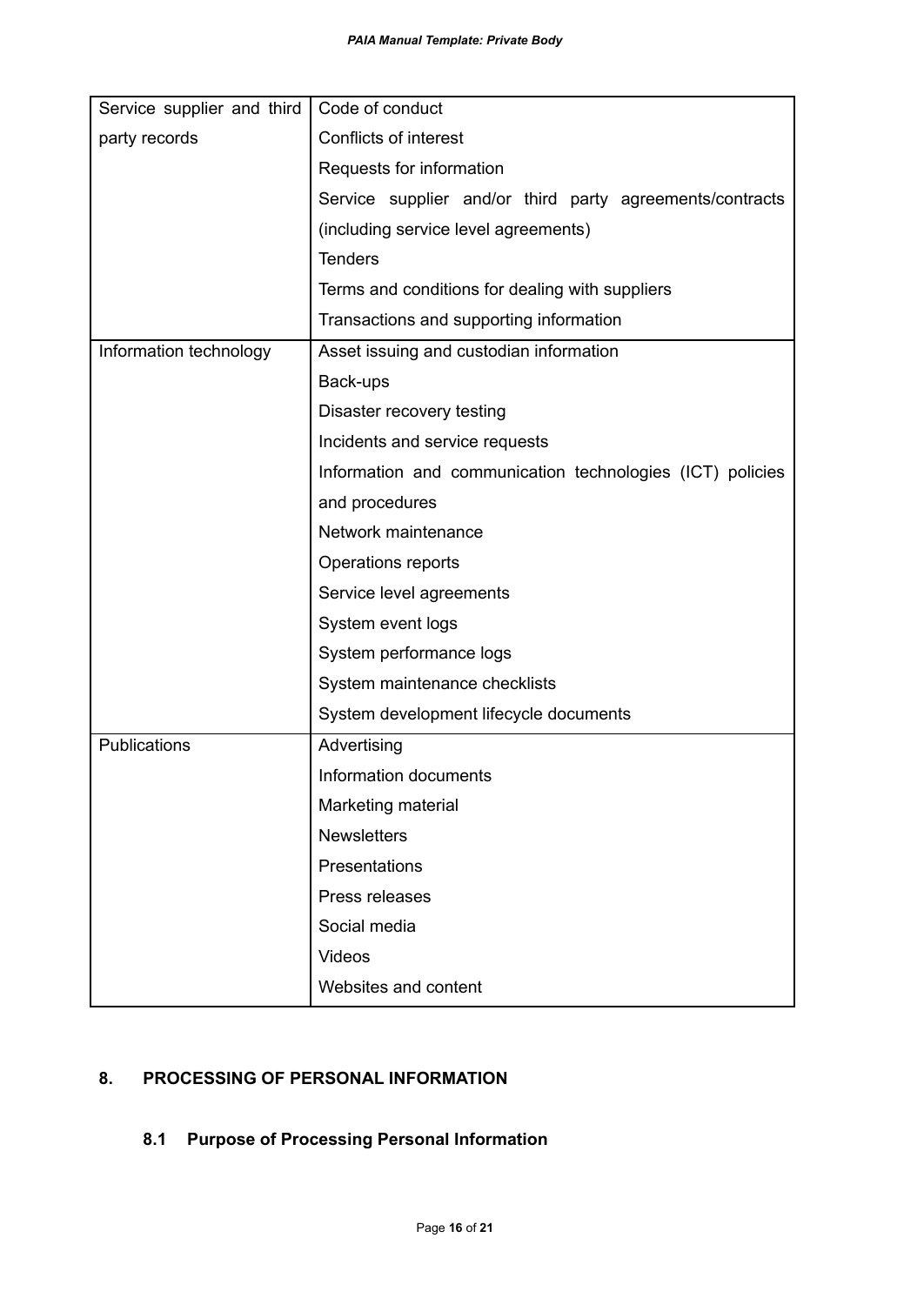The Company processes the personal information of data subjects in the following ways:

- 8.1.1 Executing and/or fulfilling its statutory obligations in terms of the PAIA and/or the POPIA
- 8.1.2 Executing and/or fulfilling its statutory obligations in terms of other applicable legislation
- 8.1.3 Executing and/or fulfilling its contractual obligations
- 8.1.4 Administering employees and potential employees
- 8.1.5 Keeping accounts, and records
- 8.1.6 Procurement processes
- 8.1.7 Visitors to the Company's business premises

## **8.2 Description of the categories of Data Subjects and of the information or categories of information relating thereto**

The Company may process information for itself, shareholders (and those of clients), employees (and those of clients), clients (and those of clients), service suppliers (and those of clients), and product suppliers (and those of clients).

| <b>Categories of Data</b><br><b>Subjects</b> |                   |             | Personal Information that may be processed        |
|----------------------------------------------|-------------------|-------------|---------------------------------------------------|
| <b>Clients</b>                               | (and              | those<br>of | Full names; contact details (contact numbers; fax |
| clients)                                     |                   |             | Numbers; email addresses); physical addresses;    |
|                                              |                   |             | postal addresses; Unique<br>identifier;           |
|                                              |                   |             | identity/registration numbers; confidential       |
|                                              |                   |             | information;<br>correspondence; tax related       |
|                                              |                   |             | company information; information required in      |
|                                              |                   |             | terms of the FAIS Act and the FICA (and other     |
|                                              |                   |             | relevant legislation)                             |
| Service                                      | suppliers         | and         | Full names of contact persons; registered, and    |
|                                              | product suppliers | (and        | trade, names of entities; full names of directors |
| those of clients)                            |                   |             | and shareholders, physical addresses; postal      |
|                                              |                   |             | addresses; contact details (contact numbers, fax  |
|                                              |                   |             | numbers, email addresses); financial information; |
|                                              |                   |             | identity/passport/registration numbers; founding  |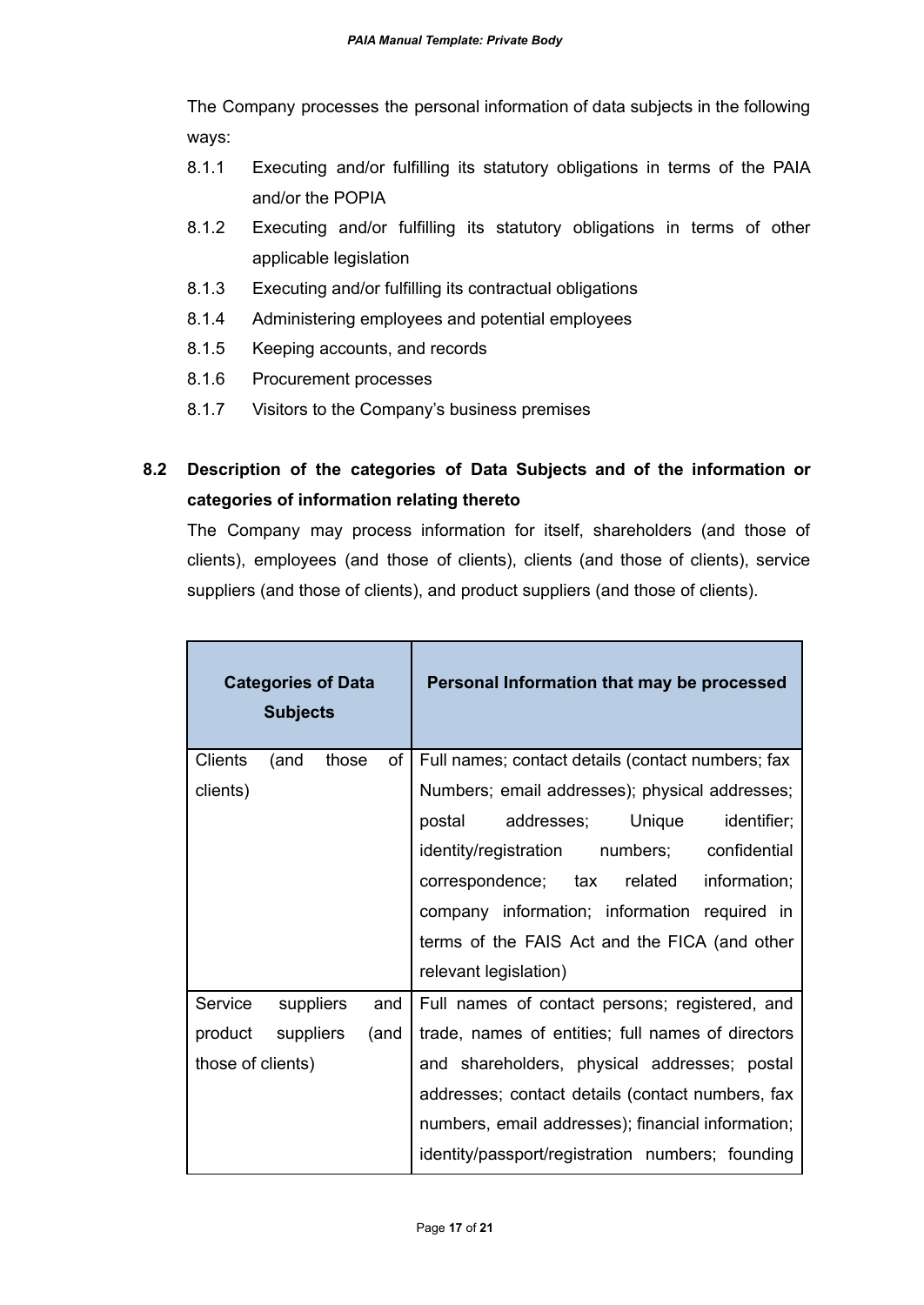|                             | documents; tax related information; authorised      |
|-----------------------------|-----------------------------------------------------|
|                             | signatories' information; broad-based<br>black      |
|                             | economic<br>empowerment (B-BBEE) status;            |
|                             | entities; business strategies;<br>associated        |
|                             | information required in terms of the FAIS Act and   |
|                             | the FICA (and other relevant information)           |
| Employees/Key               | Gender; pregnancy; marital status; race; age;       |
| individuals/Representatives | language; education information (qualifications);   |
| (and those of clients)      | information; employment history;<br>financial       |
|                             | identity/passport/registration numbers; physical    |
|                             | addresses; postal addresses; contact details        |
|                             | (contact numbers; fax numbers; email                |
|                             | addresses); credit record; FAIS related             |
|                             | information; criminal record; well-being and family |
|                             | members; medical; nationality; ethnic and/or        |
|                             | social origin; physical and/or mental health;       |
|                             | disability; biometric information; professional     |
|                             | affiliation; references; CVs/resumes; information   |
|                             | required in terms of the FAIS Act and the FICA      |
|                             | (and other relevant legislation)                    |

## **8.3 The recipients or categories of recipients to whom the personal information may be supplied**

- 8.3.1 The Company may supply the personal information of data subjects to service suppliers, who provide the following services:
	- 8.3.1.1 Administration (for example, clients, investments, medical aids, retirement funds)
	- 8.3.1.2 Accounting and/or auditing
	- 8.3.1.3 Capturing, and organising, personal information
	- 8.3.1.4 Compliance
	- 8.3.1.5 Due diligence reviews
	- 8.3.1.6 Information and communication technologies (ICT)
	- 8.3.1.7 Storing of personal information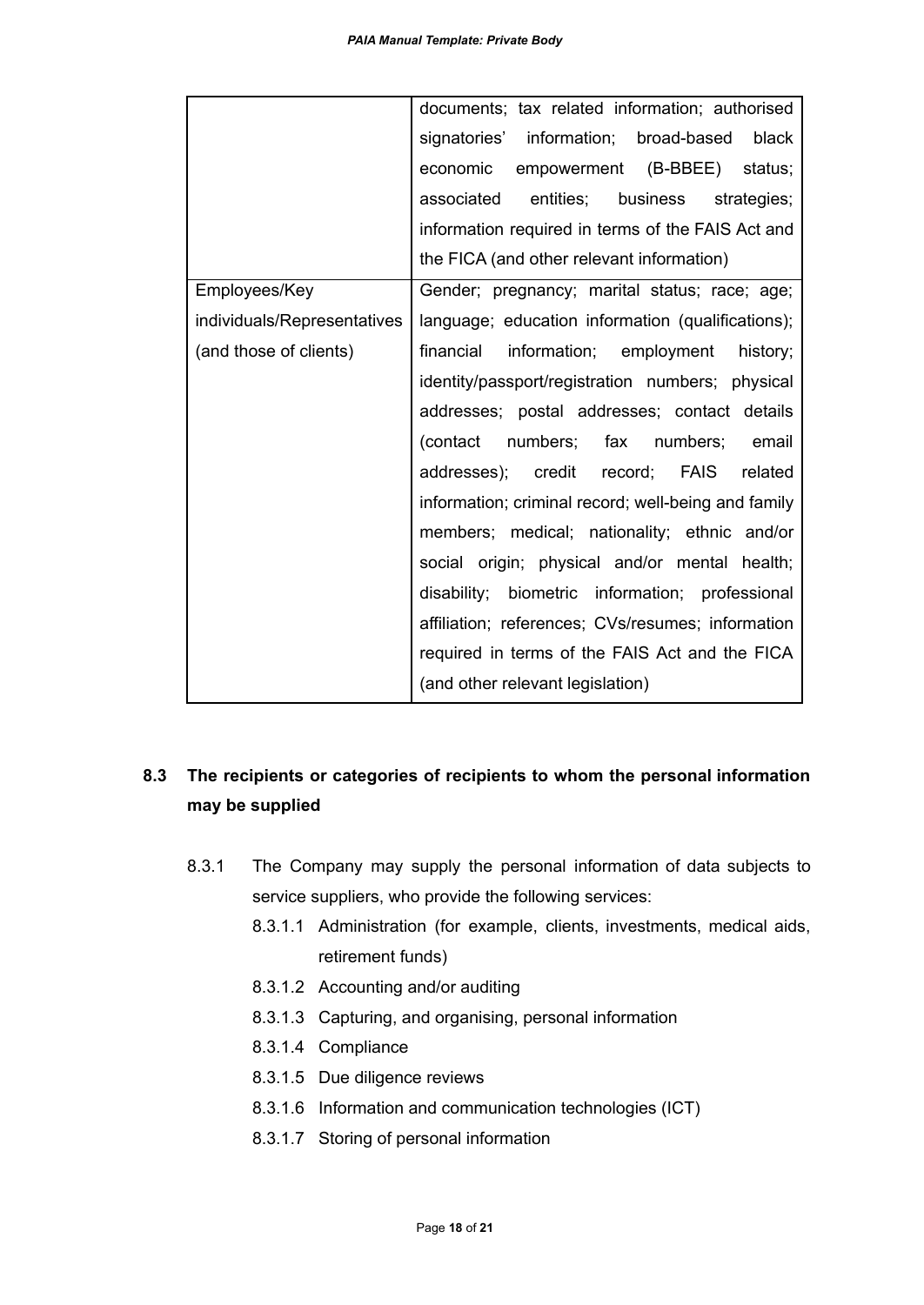- 8.3.1.8 Verification checks (for example, credit (and payment history), criminal, employment history, FAIS related, financial sanctions, identity, qualifications, terrorism)
- 8.3.2 The Company may supply the personal information of data subjects to:
	- 8.3.2.1 Courts, in terms of matters taken on judicial review
	- 8.3.2.2 Enforcement agencies, for criminal investigation (for example, National Prosecuting Authority, South African Police Service)
	- 8.3.2.3 People against whom complaints have been lodged
	- 8.3.2.4 Regulators, ombuds, or tribunals, in terms of matters that fall under their jurisdiction

| <b>Category of personal information</b> | Recipients or Categories of Recipients to<br>whom the personal information may<br>be<br>supplied |
|-----------------------------------------|--------------------------------------------------------------------------------------------------|
| Identity/passport/registration          | Companies and<br>Intellectual<br>Property                                                        |
| numbers, dates of birth, dates of       | Commission, Department of Home Affairs,                                                          |
| incorporation, names                    | Financial Intelligence Centre, South African                                                     |
|                                         | Police Services, United Nations, and verification                                                |
|                                         | providers                                                                                        |
| Qualifications                          | South<br>African<br>Qualifications Authority<br>and                                              |
|                                         | verification providers                                                                           |
| Credit, and payment history             | Credit Bureaus and verification providers                                                        |
| Tax information                         | South African Revenue Service                                                                    |

#### **8.4 Planned transborder flows of personal information**

- 8.4.1 The Company has not planned transborder flows of personal information.
- 8.4.2 If it becomes necessary to transfer personal information to another country for a lawful purpose, the Company will ensure that the person (both legal and natural) to whom the personal information will be transferred is subject to a law, binding company rules, and/or binding agreements, which provide a suitable level of protection, and the third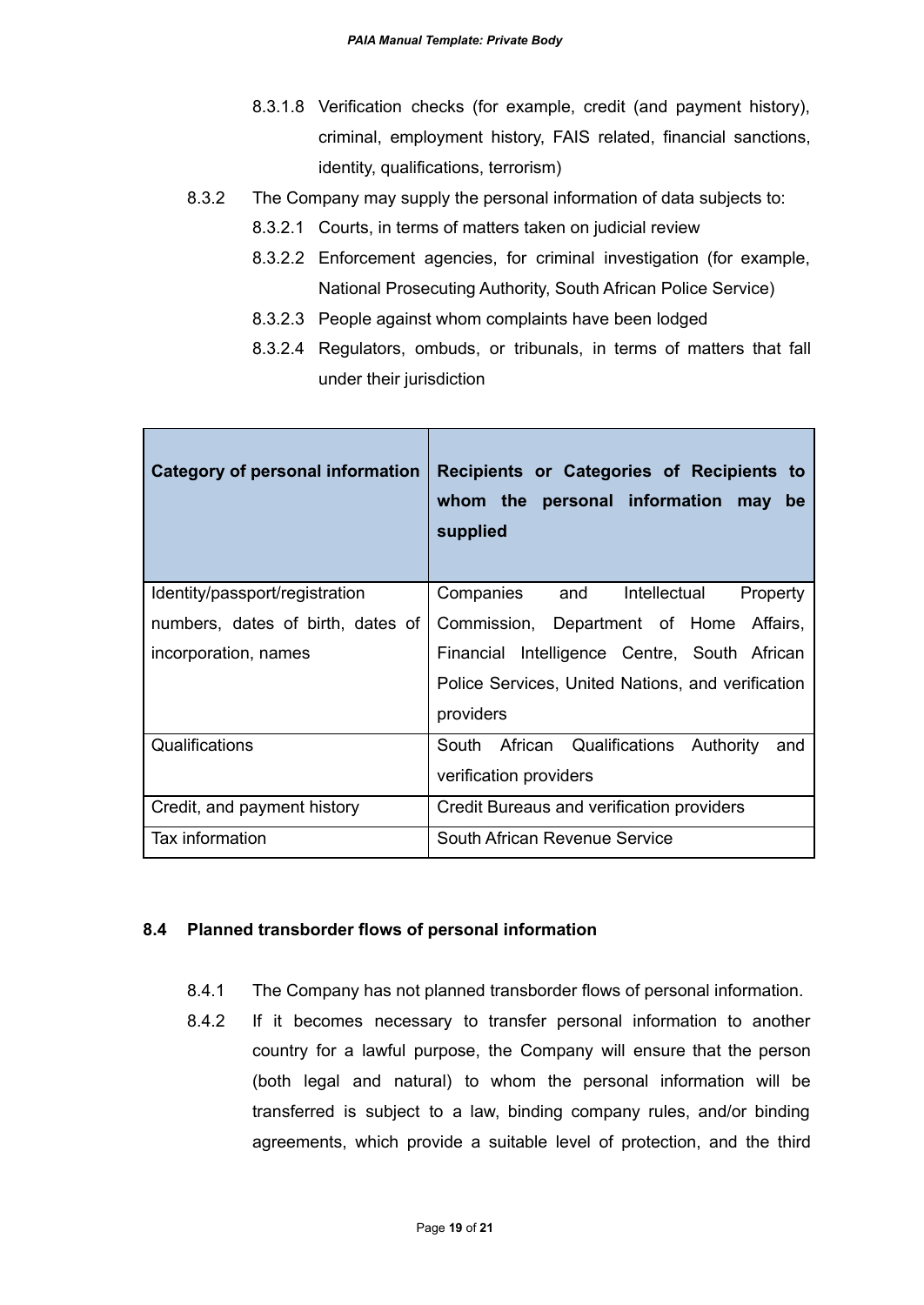party agrees to treat the personal information with the same level of protection as the Company is required to provide, in terms of the POPIA.

8.4.3 The cross border transfer of personal information will be done with the data subject's consent. However, if it is not reasonably practicable to obtain the data subject's consent, the Company will transfer the personal information if it will be for the data subject's benefit, and the data subject would have provided consent, if it had been reasonably practicable to obtain the consent.

## **8.5 General description of Information Security Measures to be implemented by the responsible party to ensure the confidentiality, integrity and availability of the information**

- **8.5.1** The Company has established, and maintains, suitable technical, and operational, measures to prevent loss of, damage to, or unauthorised destruction of, personal information, and unlawful access to, or processing of, personal information.
- **8.5.2** The suitable measures that the Company has taken includes, but is not limited to:
	- 8.5.2.1 Access control
	- 8.5.2.2 Agreements with operators, to ensure that they implement, and maintain suitable security controls
	- 8.5.2.3 Anti-virus software
	- 8.5.2.4 Anti-malware software
	- 8.5.2.5 Awareness and vigilance of users
	- 8.5.2.6 Data back-ups
	- 8.5.2.7 Data encryption
	- 8.5.2.8 Defensive measures
- **8.5.3** The suitable measures are in place to ensure that the Company:
	- 8.5.3.1 Identifies the risks (both internal and external) to the personal information that is in its possession and/or under its control
	- 8.5.3.2 Establishes, and maintains, suitable safeguards against the risks identified
	- 8.5.3.3 Regularly verifies that the safeguards are effectively implemented
	- 8.5.3.4 Updates the safeguards when new risks are identified, and when existing safeguards are found to be deficient